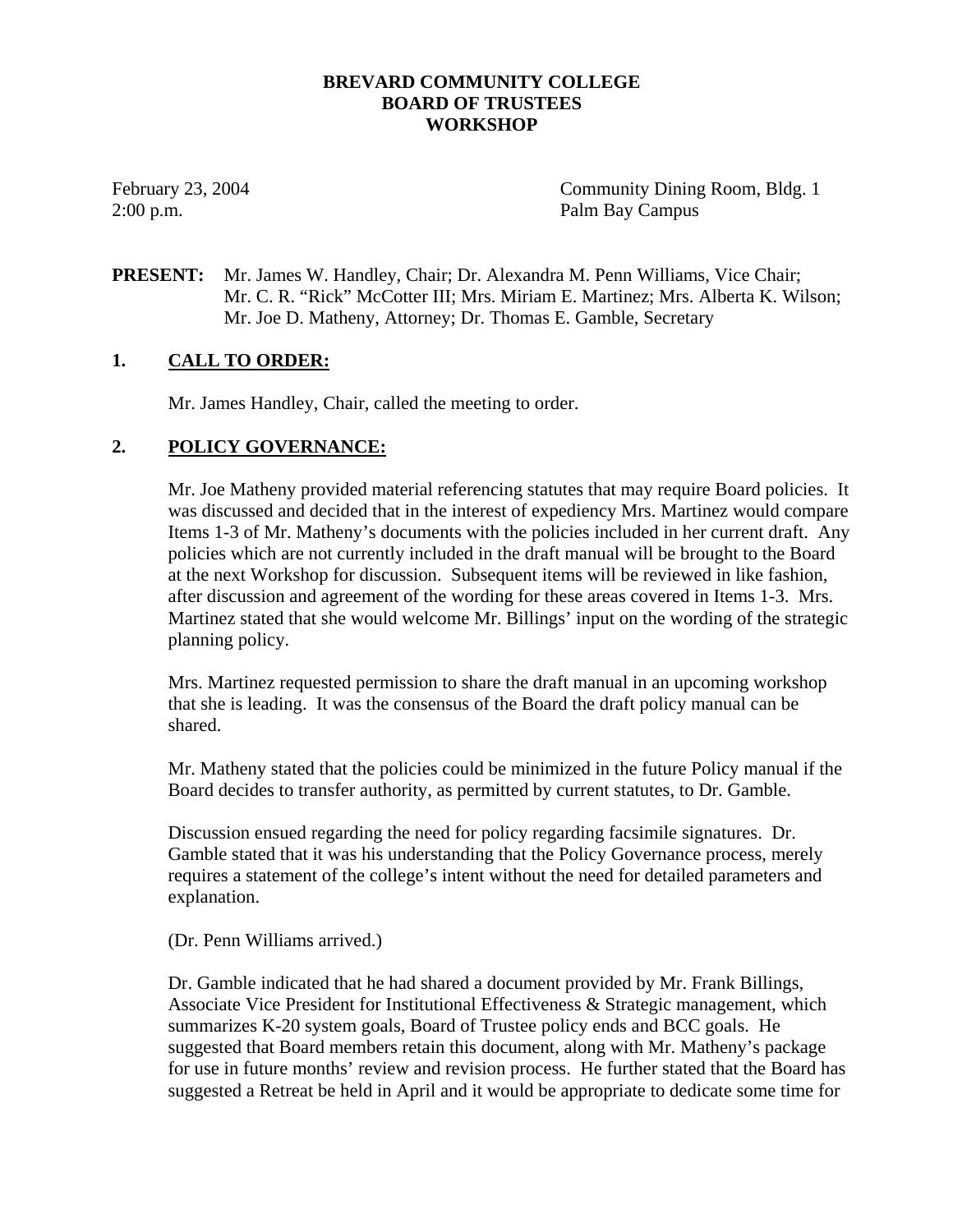discussion of visioning. Dr. Gamble also made reference to a document drafted by Mr. Bill Mullowney, Valencia Community College Vice President, Policy & General Counsel, which was provided to the Board in the past summarizing pertinent statutes. Dr. Gamble offered to provide a summarization listing of those statutes from this listing, which seem to require a Board policy.

(Mrs. Wilson arrived.)

Dr. Penn Williams requested an update from Ms. Joni Oglesby, Associate Vice President for Human Relations, on the progress made in fingerprinting policy. Ms. Oglesby stated that she has been researching state regulations and obtaining documentation from the state and other colleges in order to provide information on this subject. Dr. Penn Williams indicated that she will forward a draft to Mrs. Martinez, which will then be formatted for inclusion in the draft Policy Manual.

# **3. GENERAL DISCUSSION:**

- a. Mr. McCotter inquired how the Board intends to proceed if fingerprinting and background checks reveal past legal concerns for current employees and applicants. Ms. Oglesby stated that the decisions would be made with respect to the applicant's specific legal offense as it relates to the position for which they are applying. Additionally, the applicant would be refused employment if they did not reveal any past offenses, which showed up on the Florida Department of Law Enforcement (FDLE) background check. Ms. Oglesby recommended that the college labor attorney perform a final review of any policy drafted in this regard. Dr. Gamble stated if the Board chooses to delegate the authority to the CEO, he will work with the attorney to draft policy and procedures. It was decided that a specific policy should be avoided in order to provide flexibility to deal with situations on a caseby-case basis. Mr. Matheny reported that a statement that "the Board may consider the past actions of an individual to determine whether or not to hire" might be appropriate. Dr. Penn Williams stated that she felt that the college's fingerprinting policy should mirror the K-12 policy. Dr. Gamble stated that this has not been done as the Board of Education has not provided this directive despite previous discussions with the Chancellor on the subject. Dr. Penn Williams stated that she will address this issue in a State K-20 Policy meeting as the need for this is becoming more urgent as more minors enter college programs.
- b. Mr. Handley reported that he received a letter from the Auditor General indicating that an Operational Audit will be conducted at the college for the period January 2002 through December 2003. The letter requested any items of concern the Board felt should be reviewed. The Board reported that the SACS review process gives them confidence that operations are in good order at this time. In additional, Mr. Matheny also reported that the offices of the attorneys provide full reports to auditors.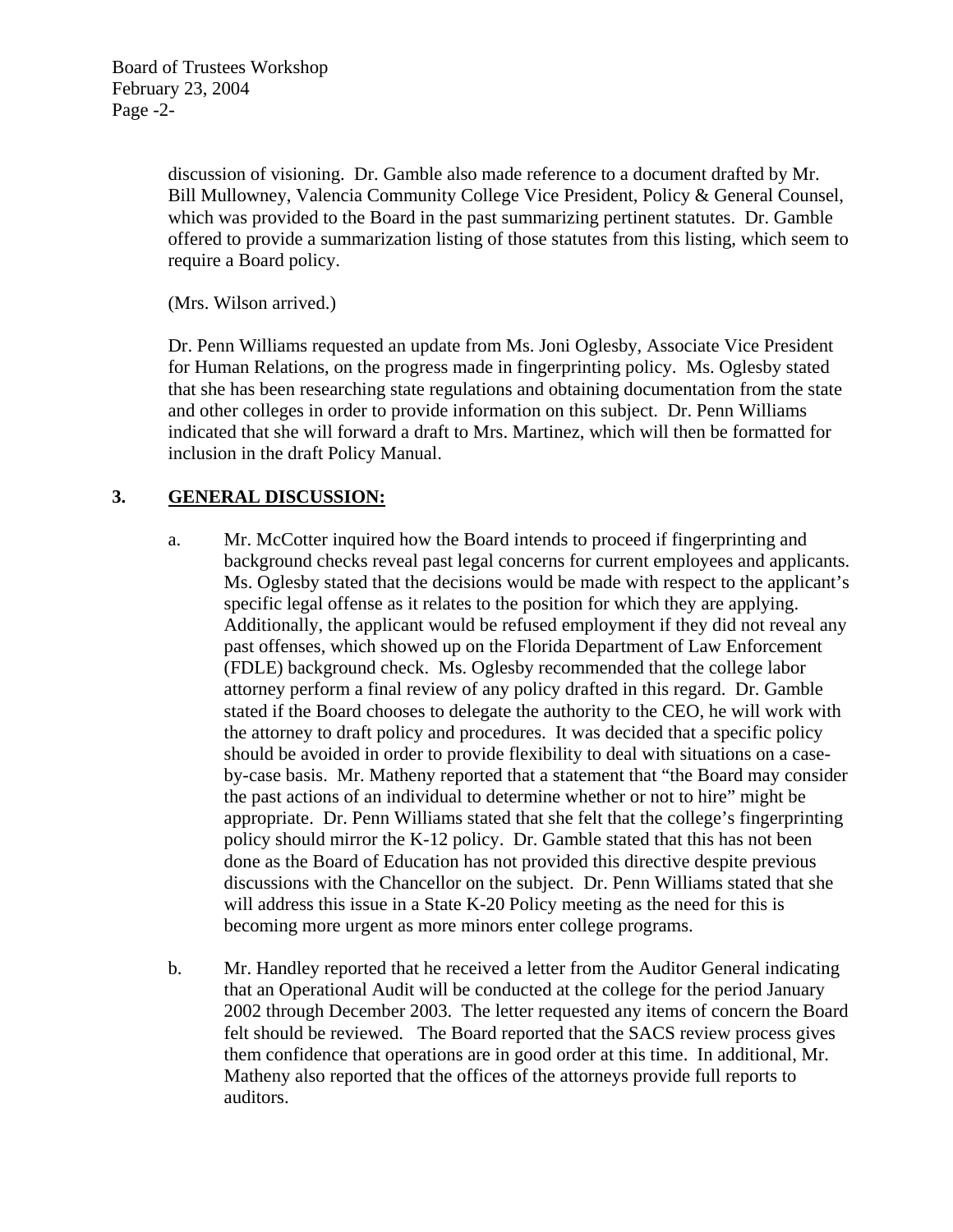Board of Trustees Workshop February 23, 2004 Page -3-

- c. Dr. Gamble reported that the meeting among the area hospitals, BCC and Allied Health was held and the medical community will review the possibilities of establishing an Allied Health Advisory Council or a direct support organization (DSO). The next meeting has been scheduled in March, at which time the college will recommend an advisory committee rather than a DSO and request the hospitals' investments toward the state matching program. Dr. Gamble reported that the hospital managers were equivocal at the previous meetings regarding the need to increase student enrollment in the Nursing Programs at BCC. The college will continue to work toward the commitment of area medical facilities' support of nursing programs to prevent nursing shortfalls in the future.
- d. Dr. Astrab reported that Ms. Lynn Demetriades, Ms. Stephanie Burnette and Ms. Rebecca Ashford are currently visiting Santa Fe Community College, Gainesville, Florida, to review their dual enrollment process and on-line learning contracts and are planning to visit Okaloosa-Walton Community College's Charter High School in the near future. Dr. Penn Williams requested that she be included in all future site visits and committee meetings.

## **4. ACADEMIC ADVISEMENT PROCESS:**

Dr. Don Astrab, Executive Vice President, Academic Services/Chief Learning Officer, introduced Dr. James Heck, Collegewide Dean, Student Services. Dr. Heck reported that substantial progress has been made in improving BCC's advisement processes with completion of 16 out of 24 SACS recommendations for improvement. He further reported Dr. Gamble implemented college reorganization plans in July 2003, at which time all student services were centralized.

Dr. Heck reported one of the first tasks assigned to Student Services under the new organizational structure was to initiate the formal evaluation of advising mandated by SACS Recommendation 5 and to build upon the study of Cocoa Campus Student Services initiated January 2003, based on input provided by consultant Wayne Hunicke's Report-Advantage Management Systems. At this time, the information was shared with the other campuses with the goal and intent of the establishment of one unified collegewide advising process.

At that time, Dr. Heck established the Advisement Improvement Task Force to review all student service processes consisting of student representatives, faculty, department chairs, etc. Throughout its deliberations, the Task Force carefully considered the results of the Cocoa Campus Student Services study performed by Advantage Management Systems. This task force met regularly to determine services provided by all campuses; identify inconsistencies; and, recommend ways to improve the system, focusing on the 24 recommendations made by SACS. Dr. Heck discussed the steps taken to address each recommendation and their status. Dr. Heck stated that as the students and staff members become more aware of changes, the overall benefit and efficiency will increase.